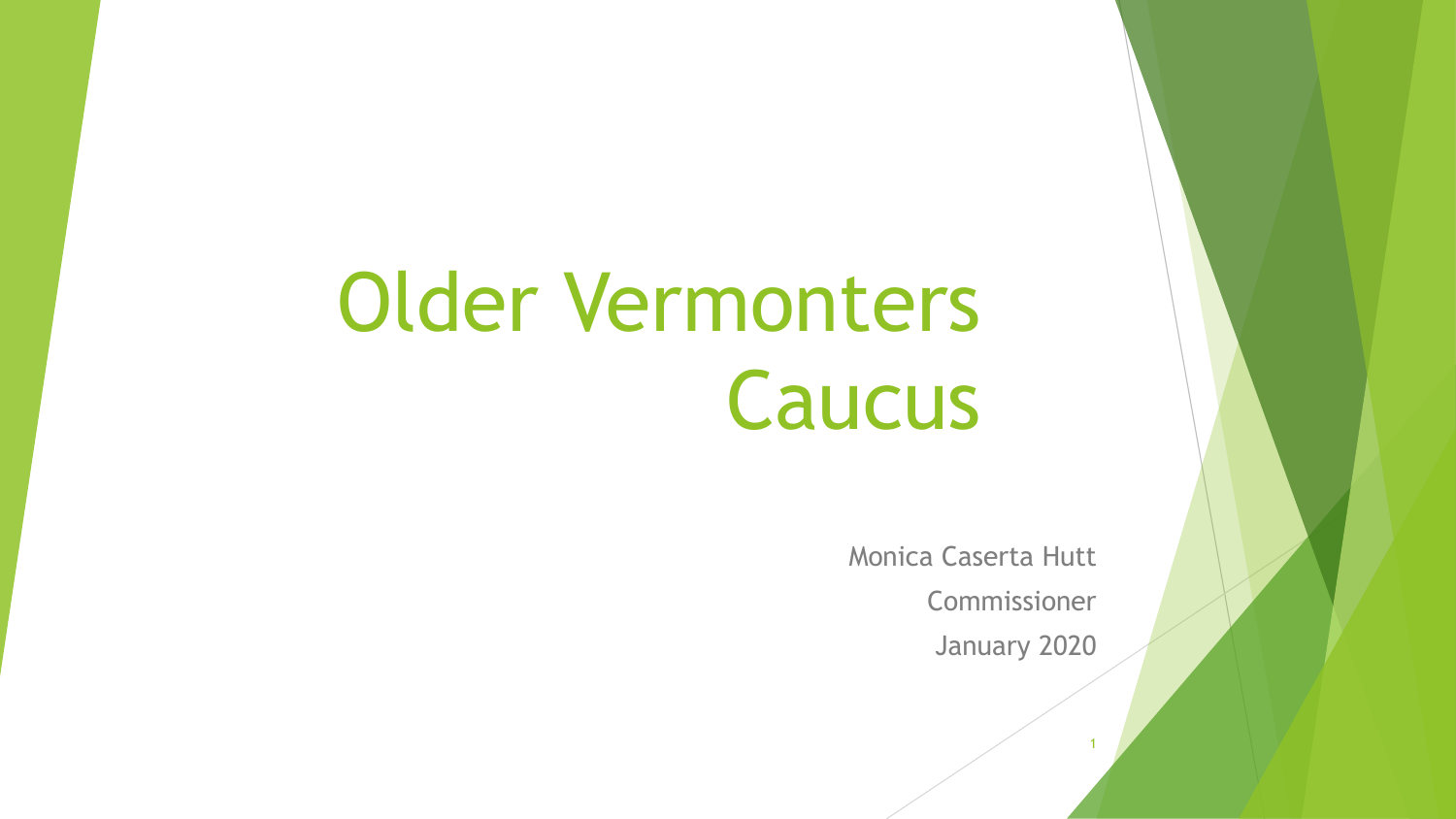Department of Disabilities, Aging and Independent Living Mission

- "To make Vermont the best state in which to grow old or live with a disability, with dignity and respect and independence."
- Principles:
	- $\blacktriangleright$  Choice
	- Person-Centered
	- Self-Determination
	- Community Inclusion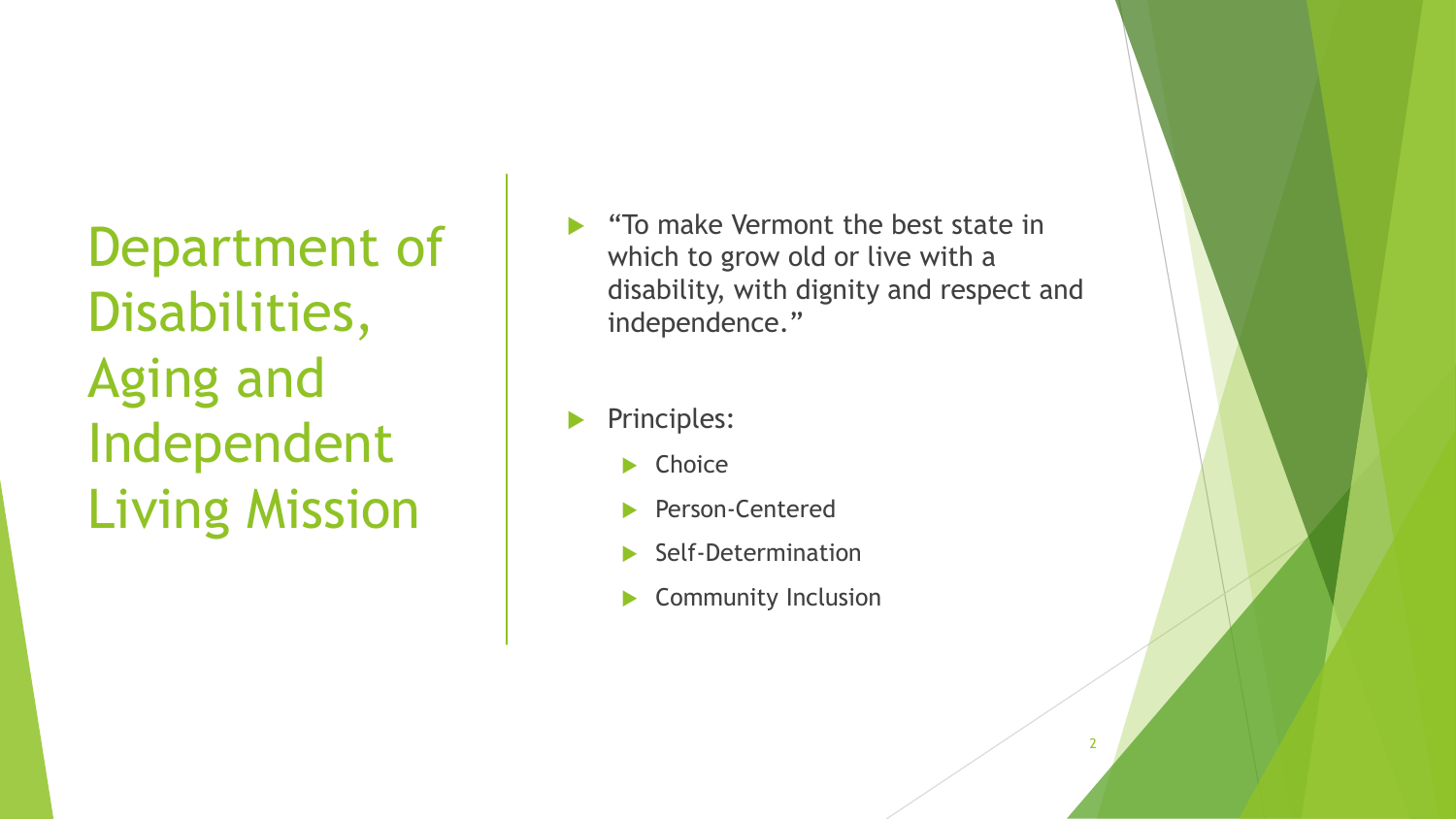## Department of Disabilities, Aging and Independent Living





**Budget: \$514 million dollars** 



**Staff: Approximately 276** 



**Scope: Approximately 75,000 Vermonters served annually**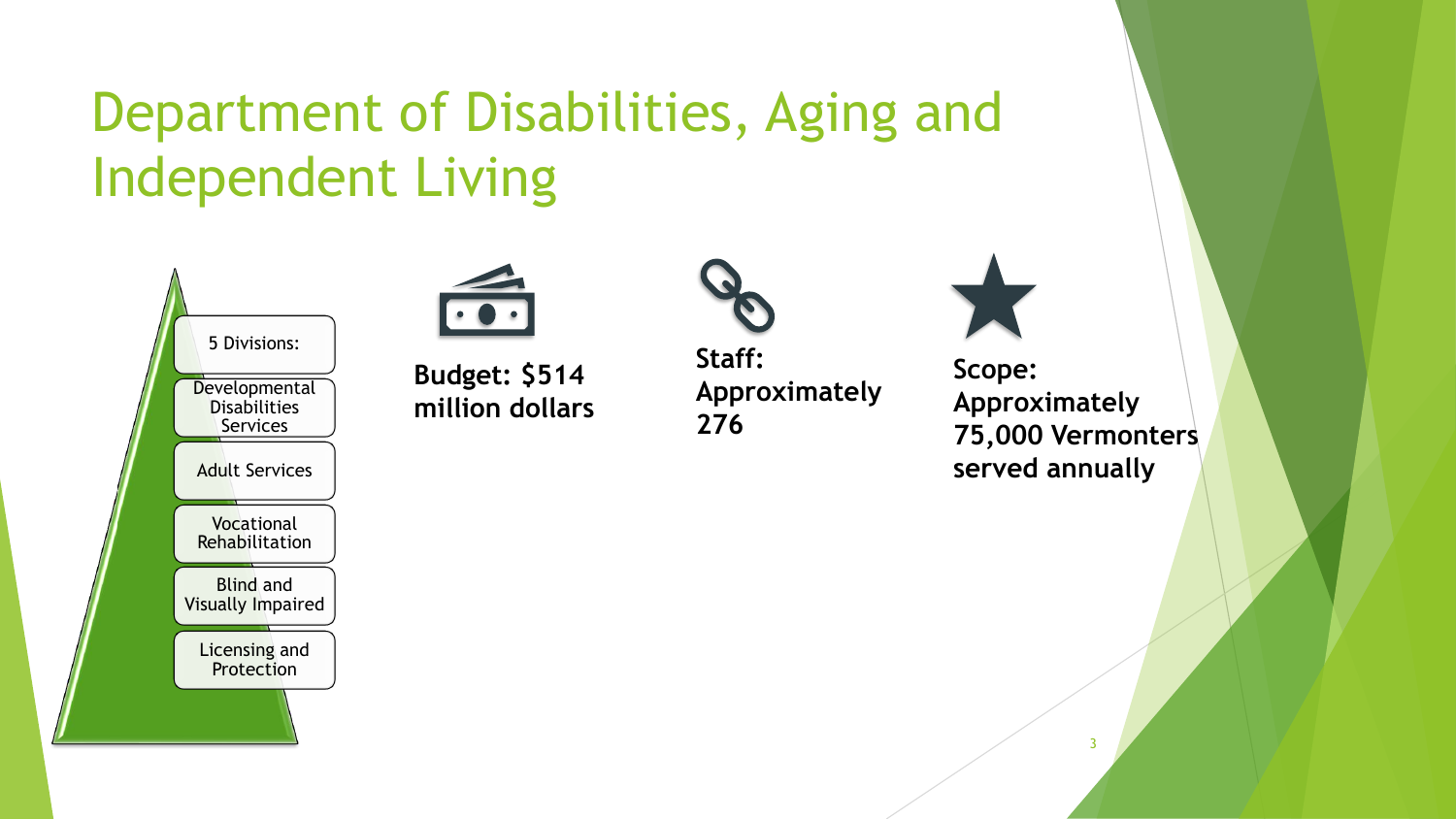#### Adult Services Division

Serving older Vermonters and Vermonters with Physical Disabilities

#### **MM** Older Americans Act

Whole population services, federally mandated, all Vermonters over the age of 60 and family caregivers, targeting those in the most economic and social need.

Choices for Care

Long-Term Services and Supports (LTSS) for individuals who meet clinical eligibility for nursing home level of care.

4



 $\overline{0}$ 

Both offer respect, independence, dignity and choice.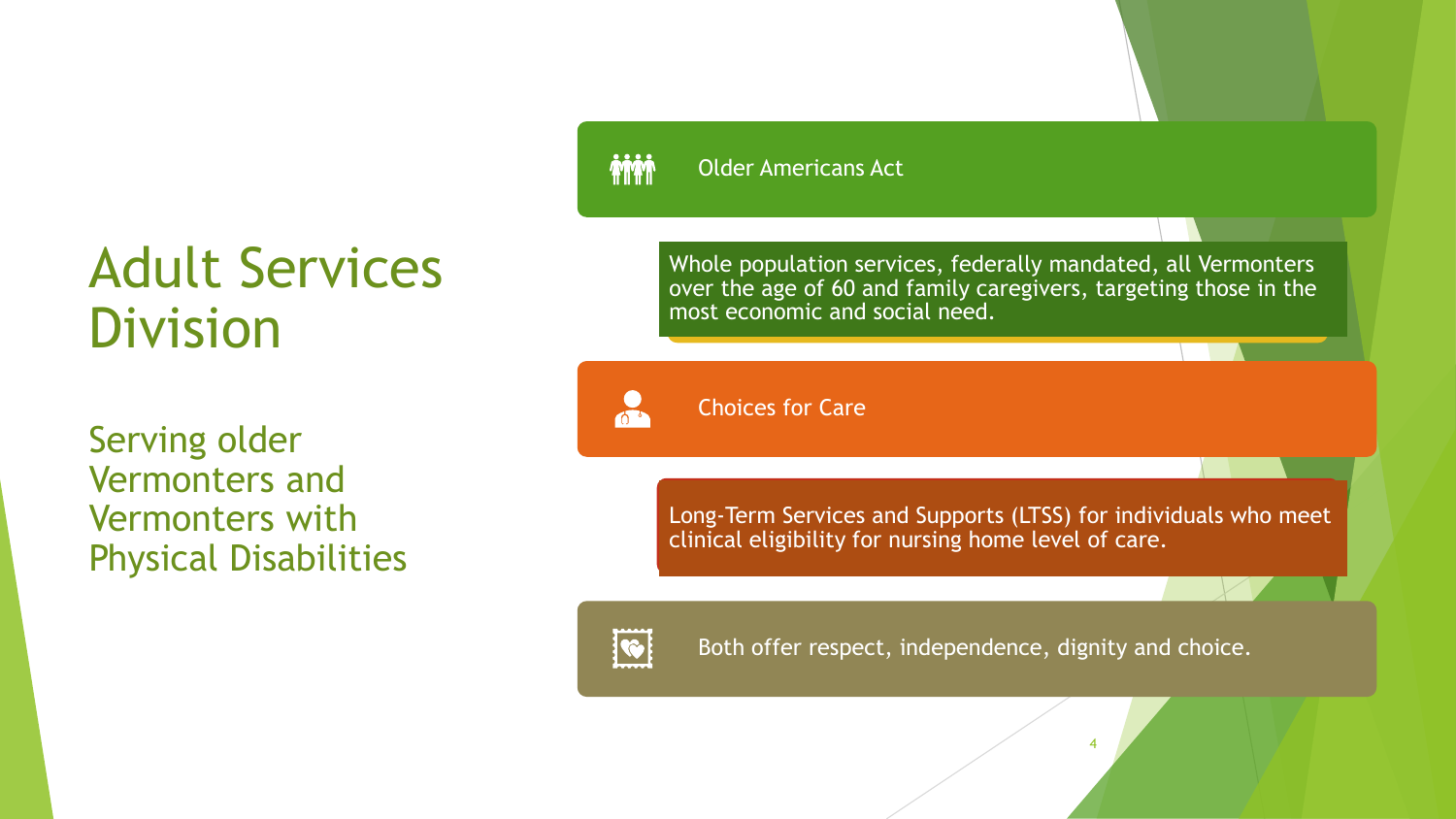### Vermont **Demographics**

- ▶ Over 152,000 Vermonters are age 60 or older
- In 2015, 40.7% of the VT population was age 50+, the second highest in the U.S.
- In 2015, 17.6% of the VT population was age  $65+$ , the  $4<sup>th</sup>$  highest in the U.S.; by 2030 this is projected to increase to 25%, the 2nd highest in the U.S.
- In 2015, 2.3% of the VT population was age 85+, the 10<sup>th</sup> highest in the U.S.; by 2050 this is projected to increase to 6.6%, the highest in the U.S. The number of people age 85+ in VT is projected to increase from about 14,000 in 2015 to 50,000 in 2050.
- In 2018 the estimated median age in Vermont was 42.8, ranking 3rd oldest behind Maine and New Hampshire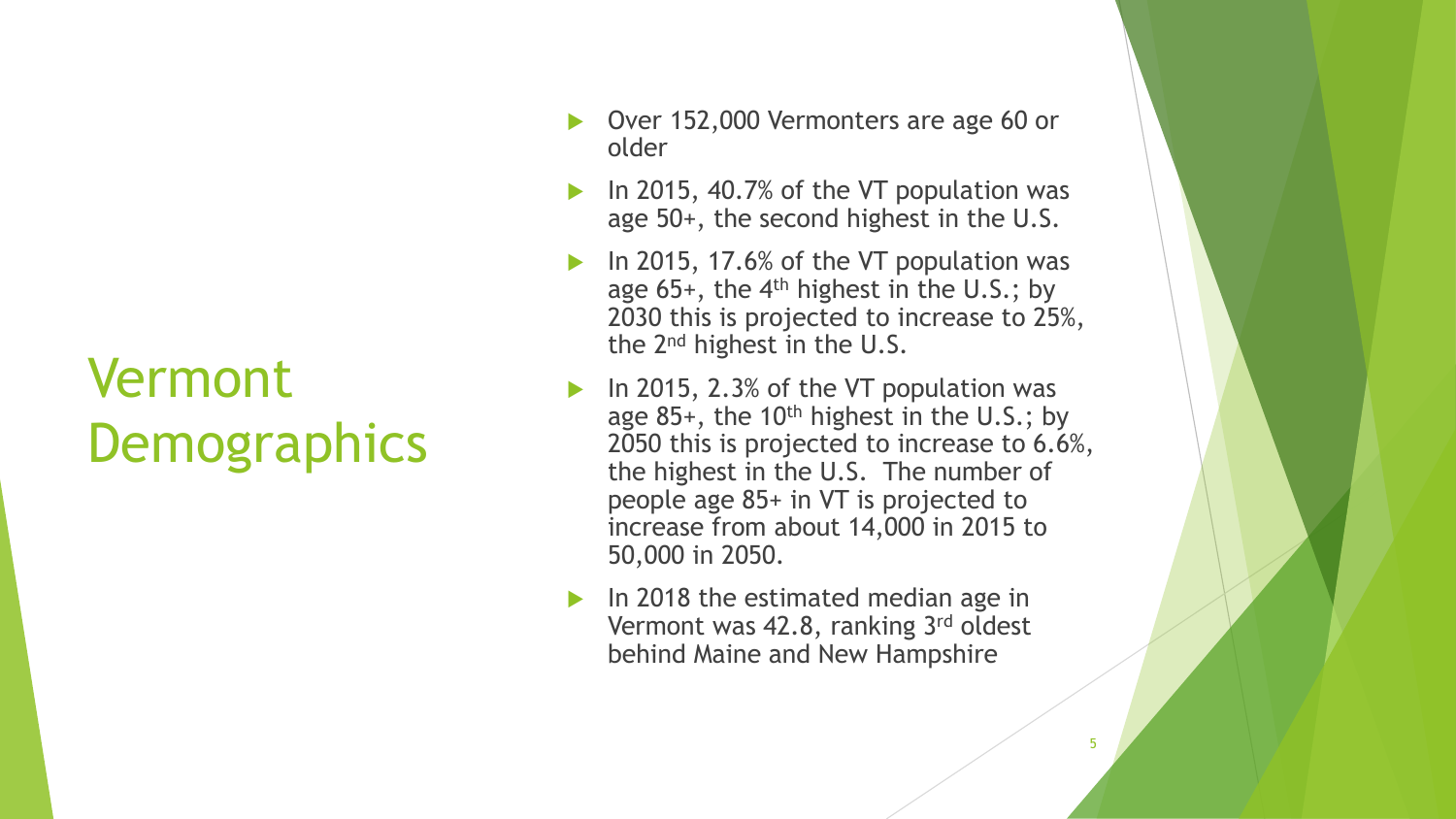## Vermont **Demographics**

- In 2016, 72.7% of Vermonters age 65+ lived in nonmetropolitan areas, the highest in the U.S.
- Nearly 31% of Vermonters age 60 and older live with a disability
- 7.7% of Vermonters age 60 and older live below the poverty level
- 80.7 % own their own home; for 33.6% of them, their monthly housing costs represent 30% or more of their household income.
- The Alzheimer's Association estimates that in 2019, 13,000 Vermonters over the age of 65 had Alzheimer's disease and that this number will increase about 30.7% to 17,000 Vermonters by 2025
- **Family Caregivers are the backbone of** LTSS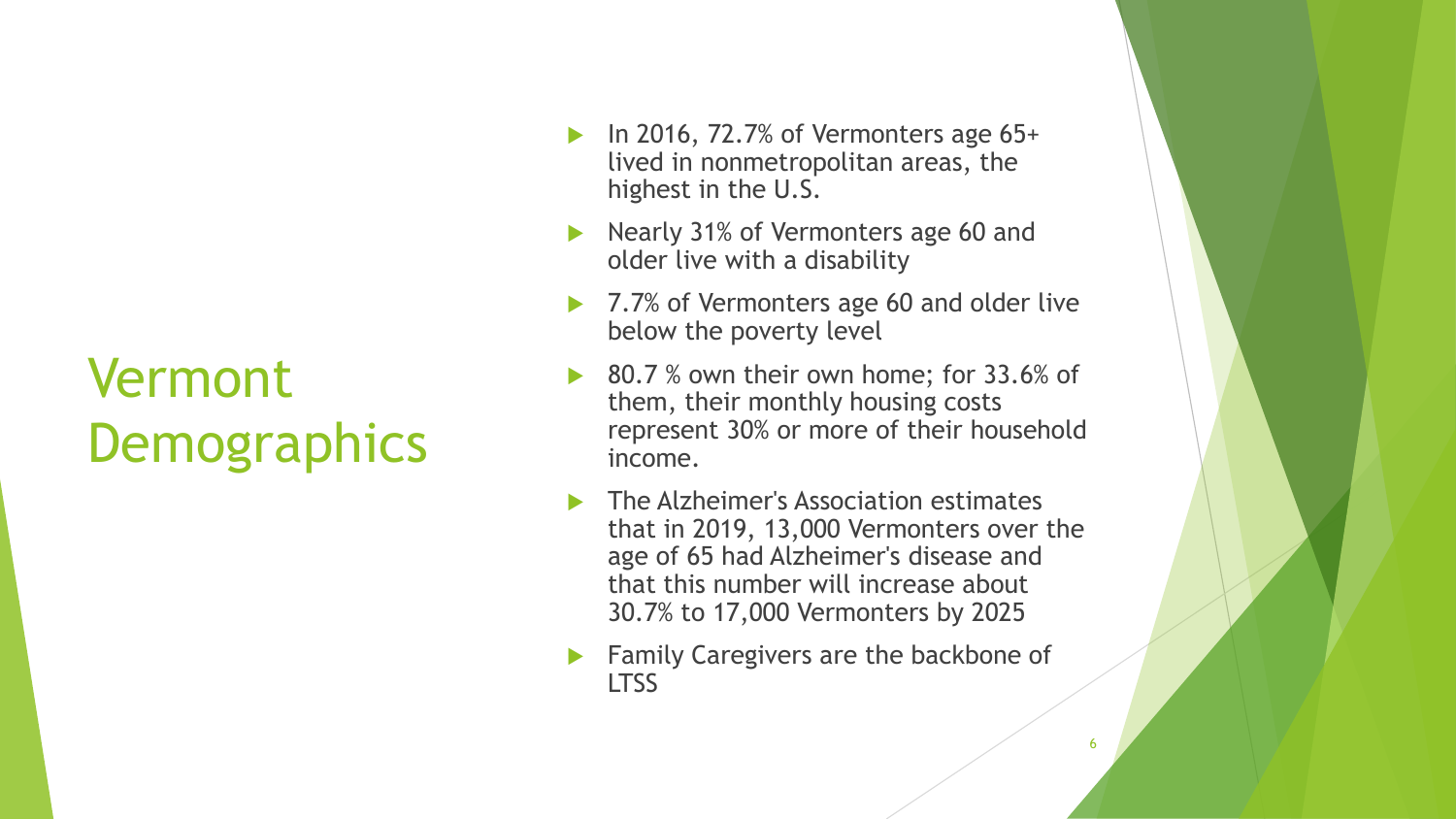Vermont Areas of Concern

#### Falls and Fall related deaths rate for adults age 60+

- Fall-related ED Visits: VT 5,628 per 100,000 adults/ US 5,341 per 100,000
- Fall-related death rate: VT: 118.7 per 100,000 adults/ US 56.7 per 100,000

Death by Suicide rate for adults age 65+

• VT: 22 per 100,000 adults / US 16.0 per 100,000 adults

#### Substance Use (2015 BRFSS data for adults 65+)

- Chronic Drinking Rate (>60/month for men; >30/month for women): US 5%/ VT 6%
- Binge Drinking Rate (4+men; 3+ women): US 8%/VT 9% At-Risk Drinking Rate (3+ men; 2+women): US 19%/ VT 22%

7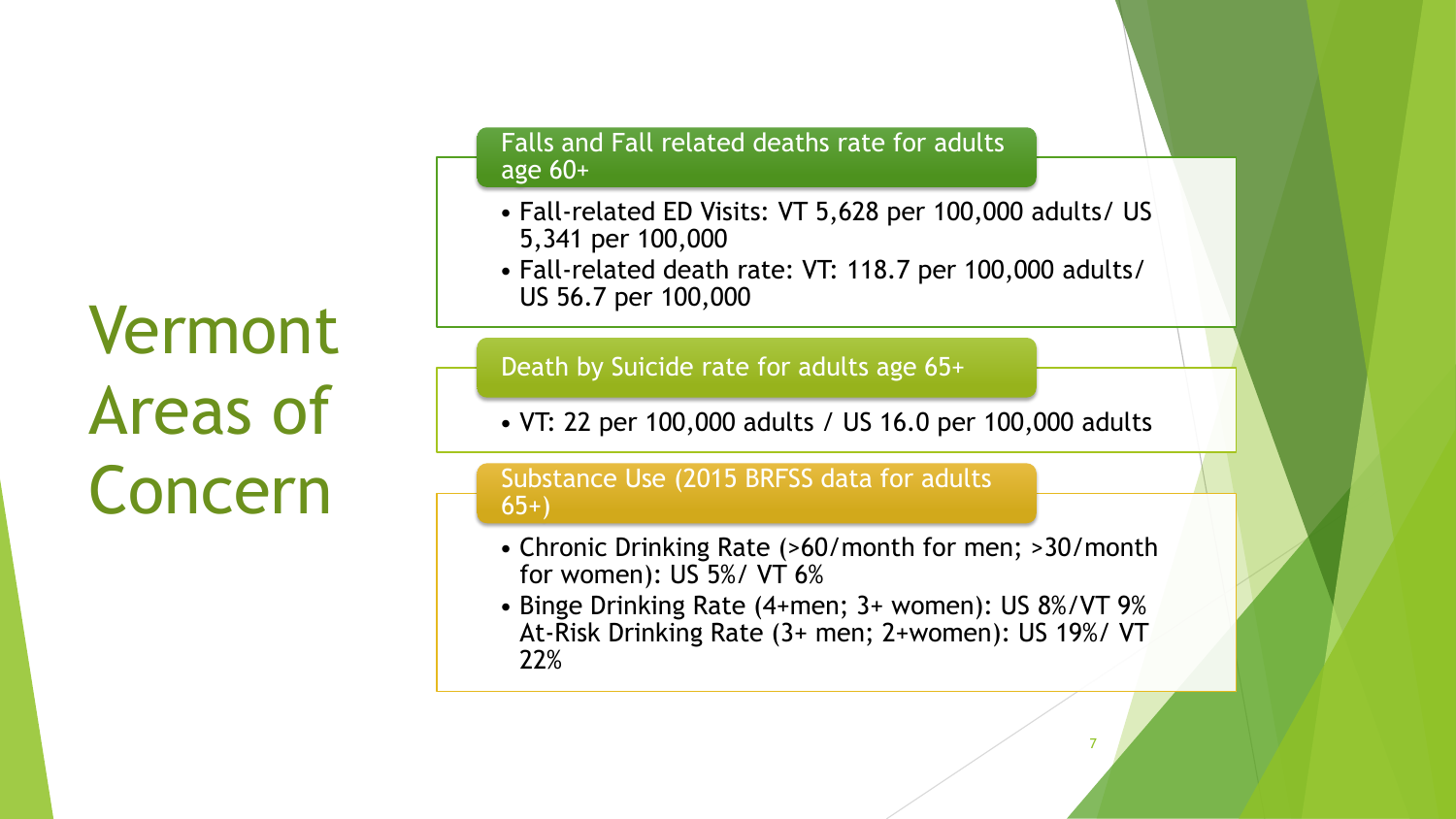#### AND…..

Social Isolation (and it's impact on health)

- High Rates of Alzheimer's and Other Related Dementia's
- **Transportation Challenges**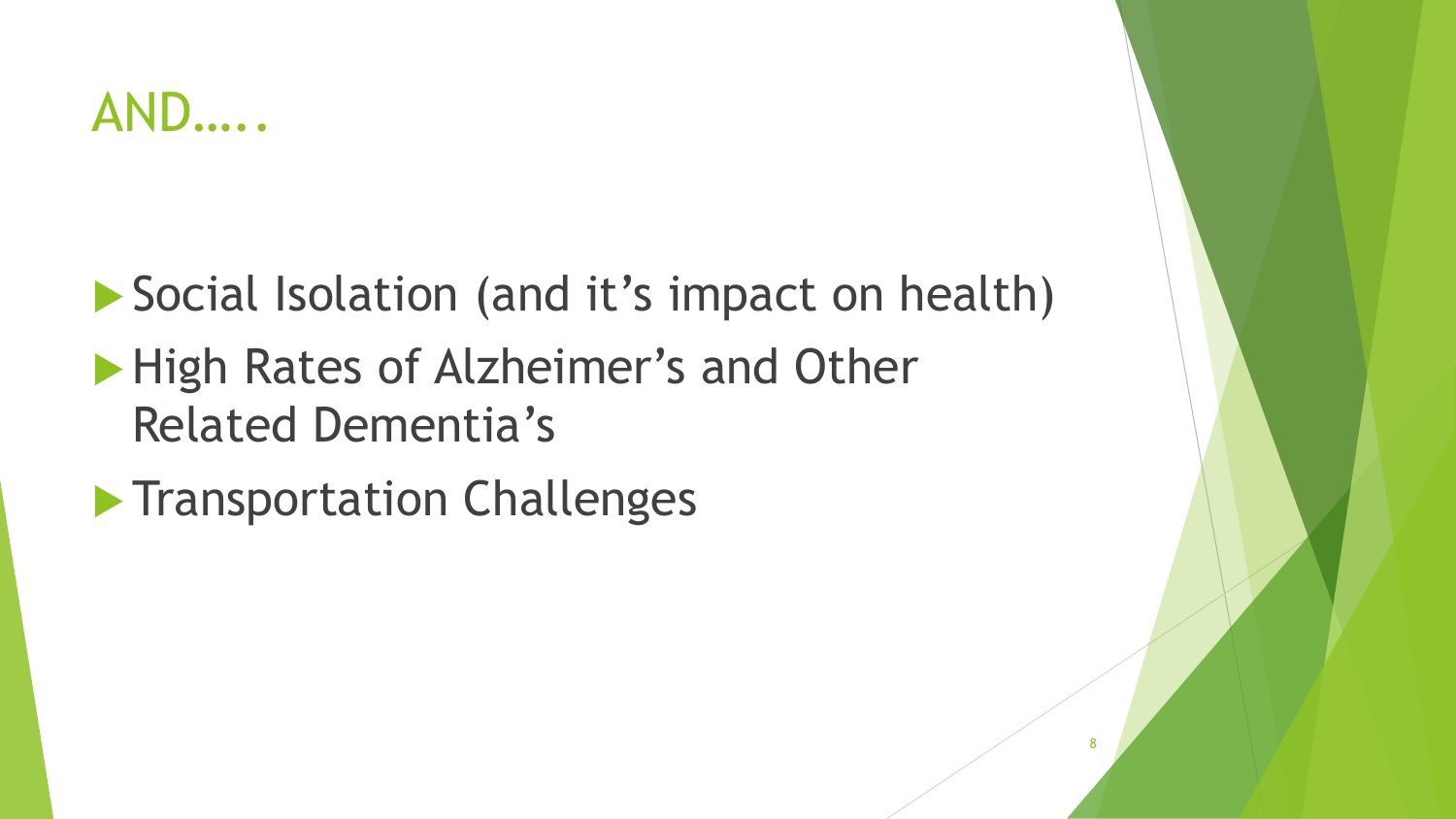**Overall** Health:

United Health Foundation 2018 America's Health Rankings Senior Report

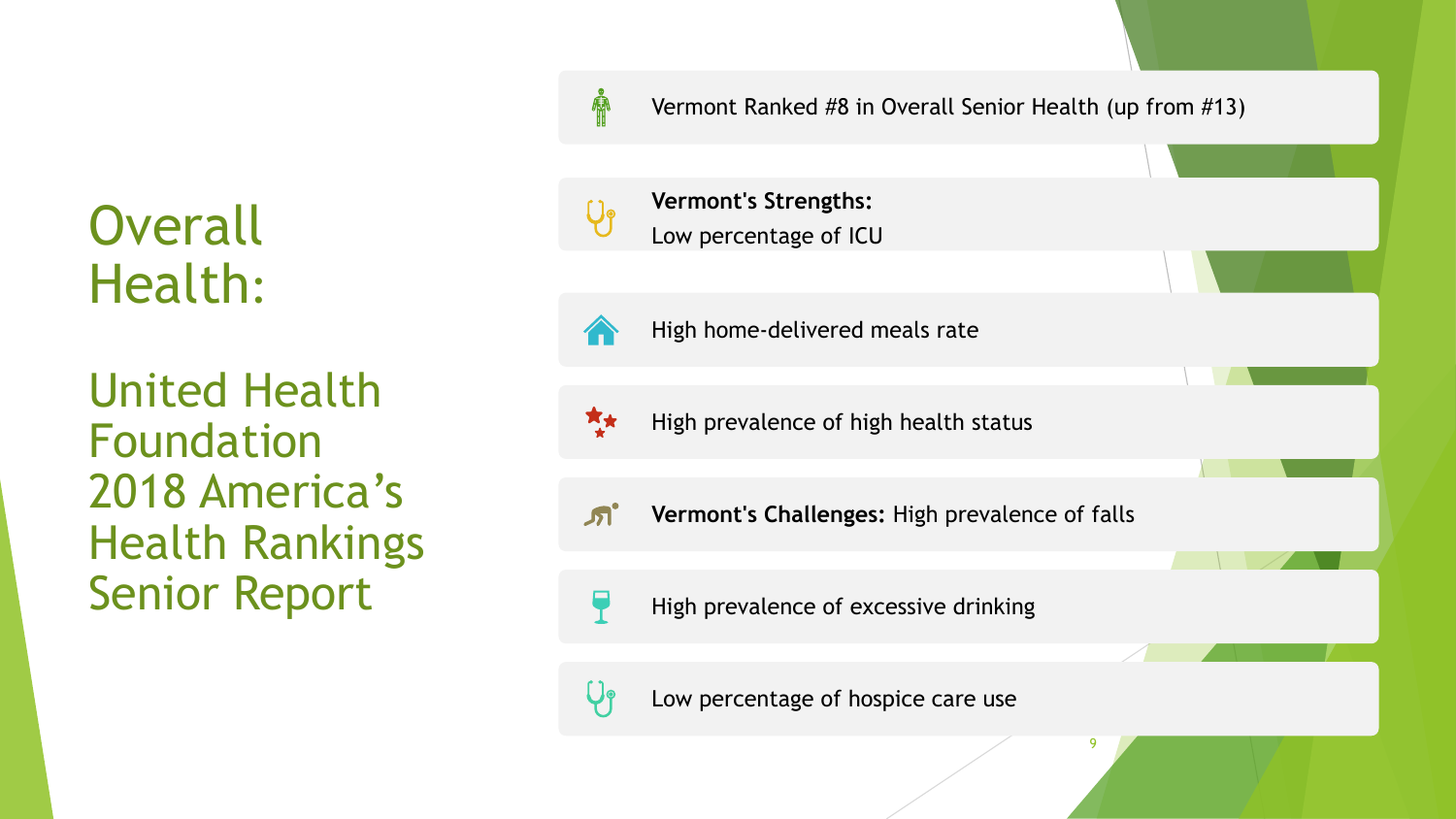## Older Americans Act

Federal Act first authorized in 1965

Codified the civil rights of older adults to direct their own services and supports and to live as independently as possible

Established Federal, State and Local Structure for Planning and Services for older adults

With an overall Vermont population of approximately 626,000, OAA services touch about 9.4% of the VT population, almost 39% of all older **Vermonters**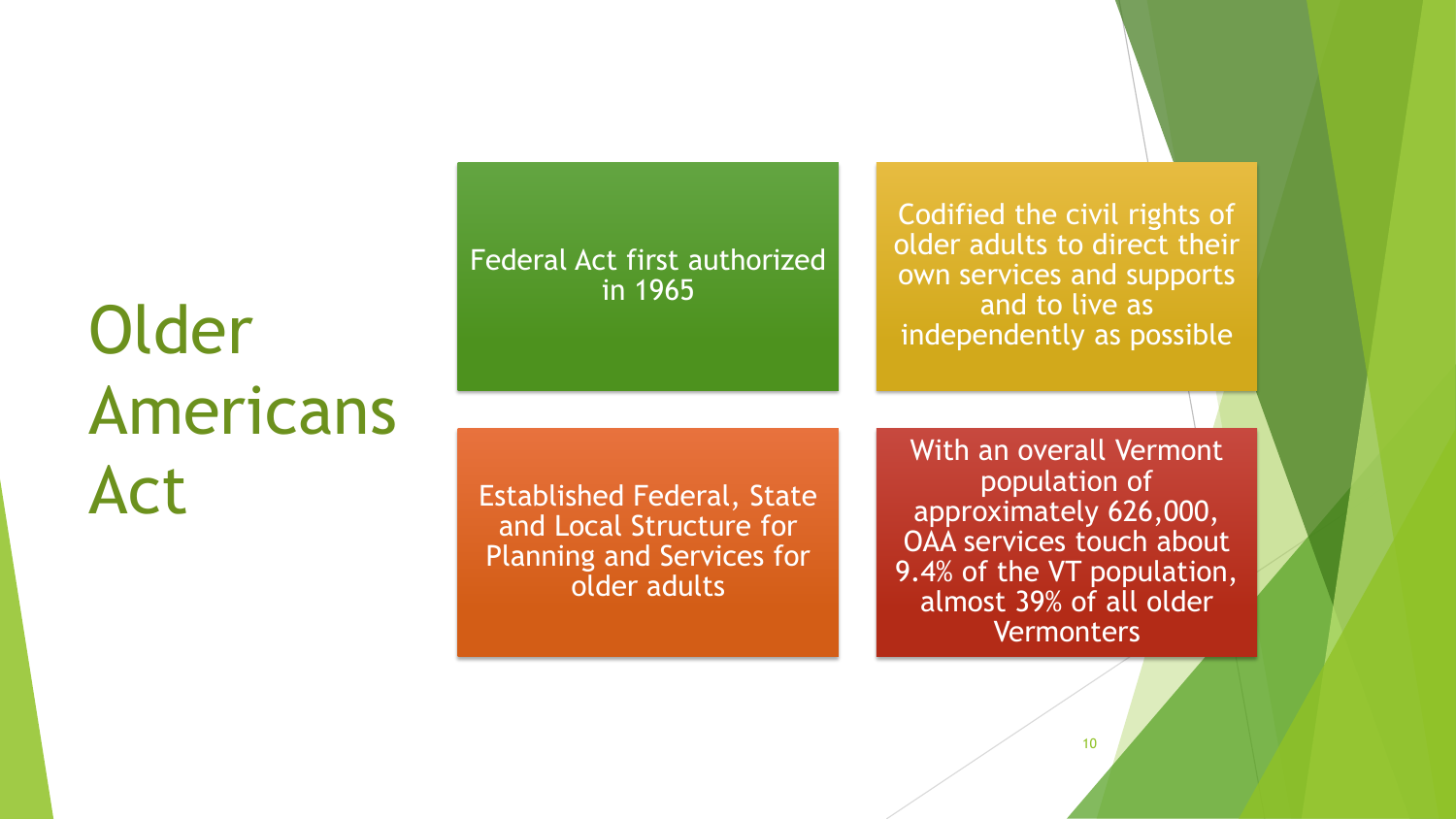#### Older Americans Act Services

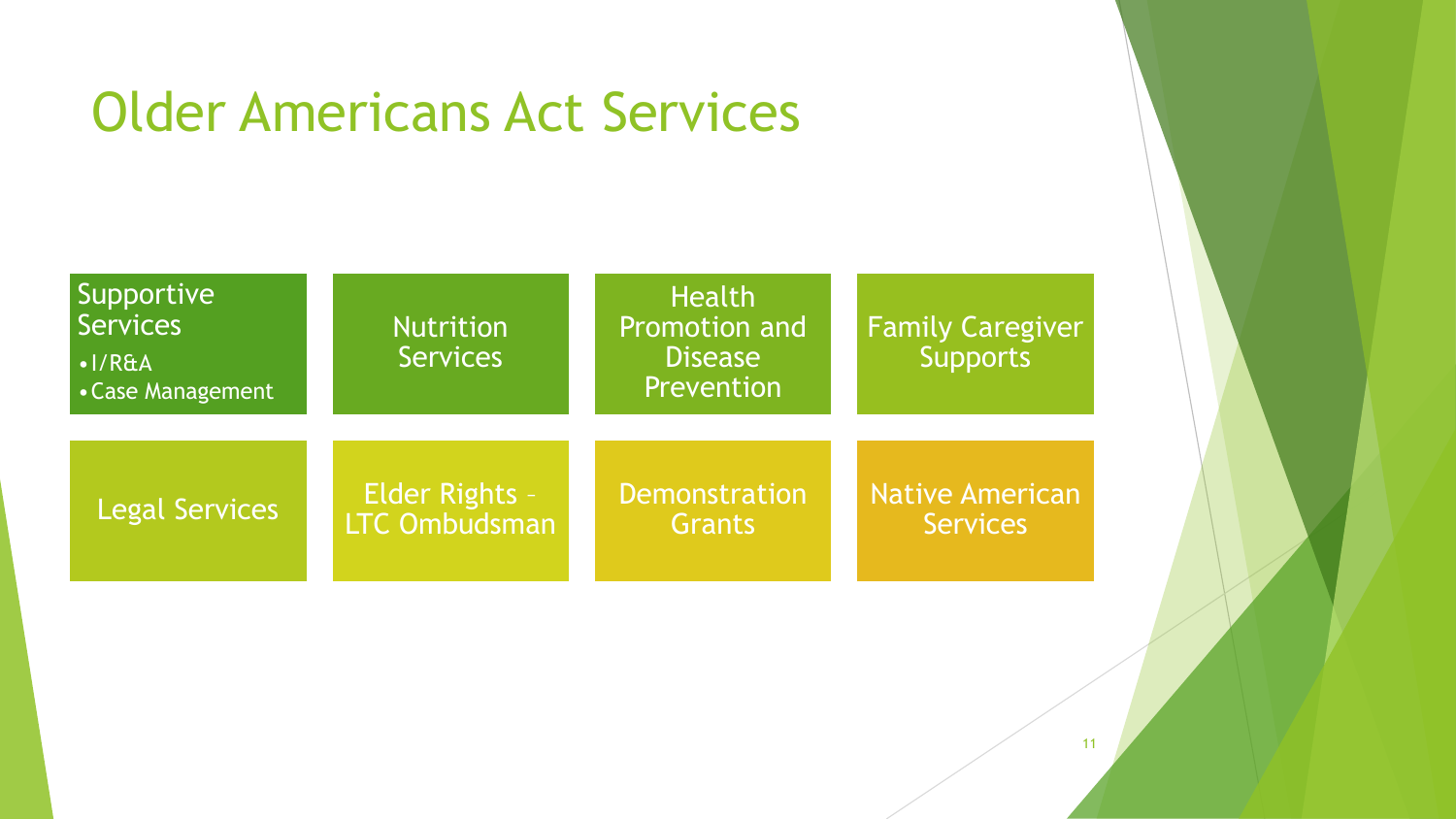### Vermont State Plan on Aging 2019- 2022

Blueprint for development of the system of care for older Vermonters and family caregivers

- Needs Assessment: resources and gaps
- Consistent Issues: Housing and Transportation
- Key Goals:
- Support Healthy Aging for All
	- Bolster the System of Protection and Justice for Older Vermonters
- Strengthen Core OAA Services that Support Older Vermonters in Greatest  $\mathbb{R}^n$ Social and Economic Need

Challenge: Stagnant Funding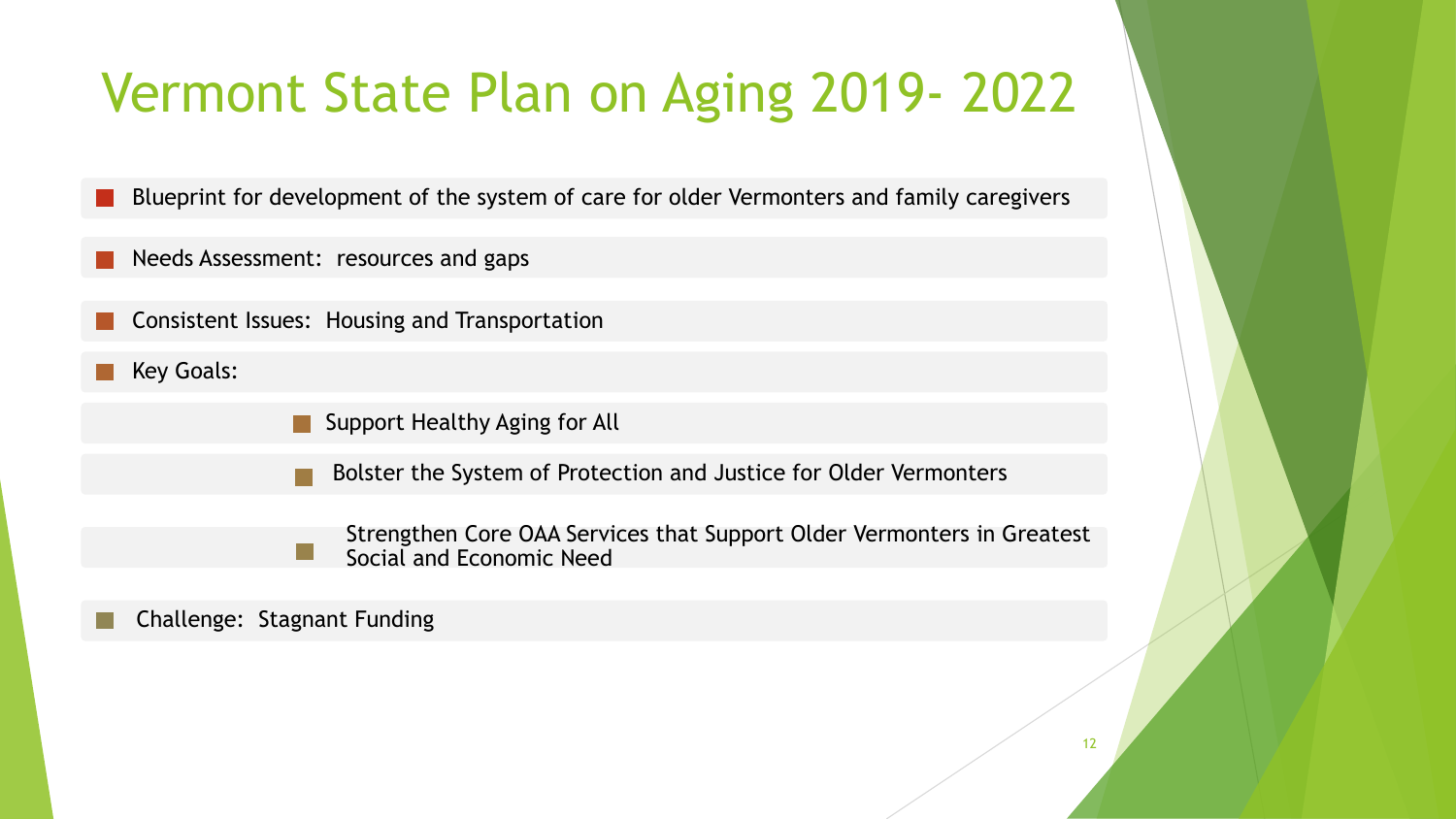## Vermont's Choices for Care

Vermont's LTSS Program for older Vermonters and Vermonters with physical disabilities

Created in 2005 Primary Goal: Re-balancing LTSS from institutions to Home and Community-Based Services (HCBS) by supporting choice of setting and service

The original target: 60:40 split, increasing communitybased care to 40%

With an overall Vermont population of approximately 626,000- we serve about 5,400 Vermonters in the Choices for Care Program just short of 1 % of the population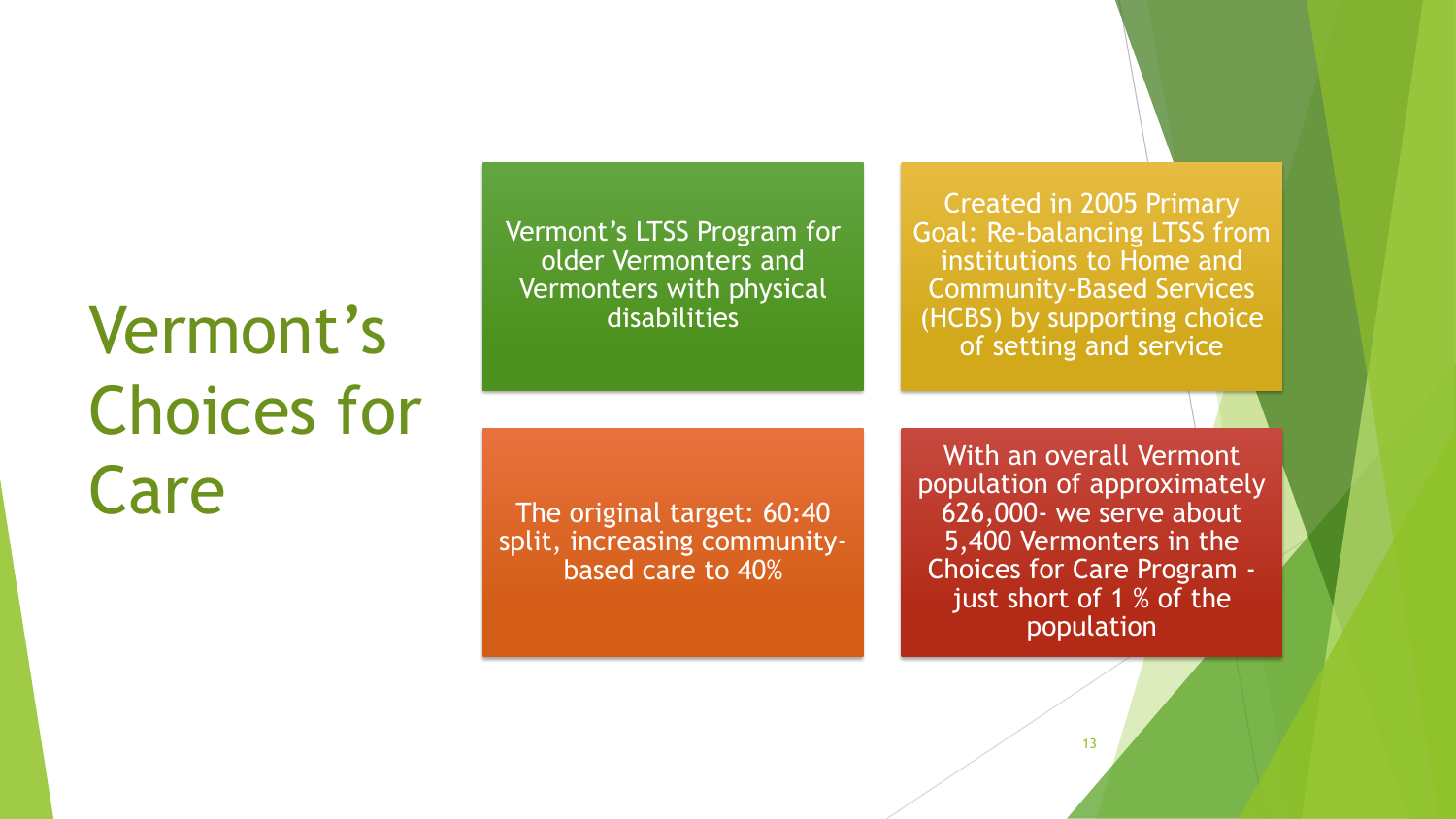#### Global: Policy to Practice – Reframing Aging

- Aging is not the problem, how we talk about it is
- Language contributes to "ageism" stereotyping or discrimination based on age
- Affects our thoughts, actions, policies and culture
- Ageism can have real consequences for the health of older people, including shorter life expectancy and reduced access to health care
- **Reframing:** 
	- Vermonters are living longer, healthier, contributing
	- Change the way we **think** by changing the way we **talk**

<https://asd.vermont.gov/reframing-aging-vermont>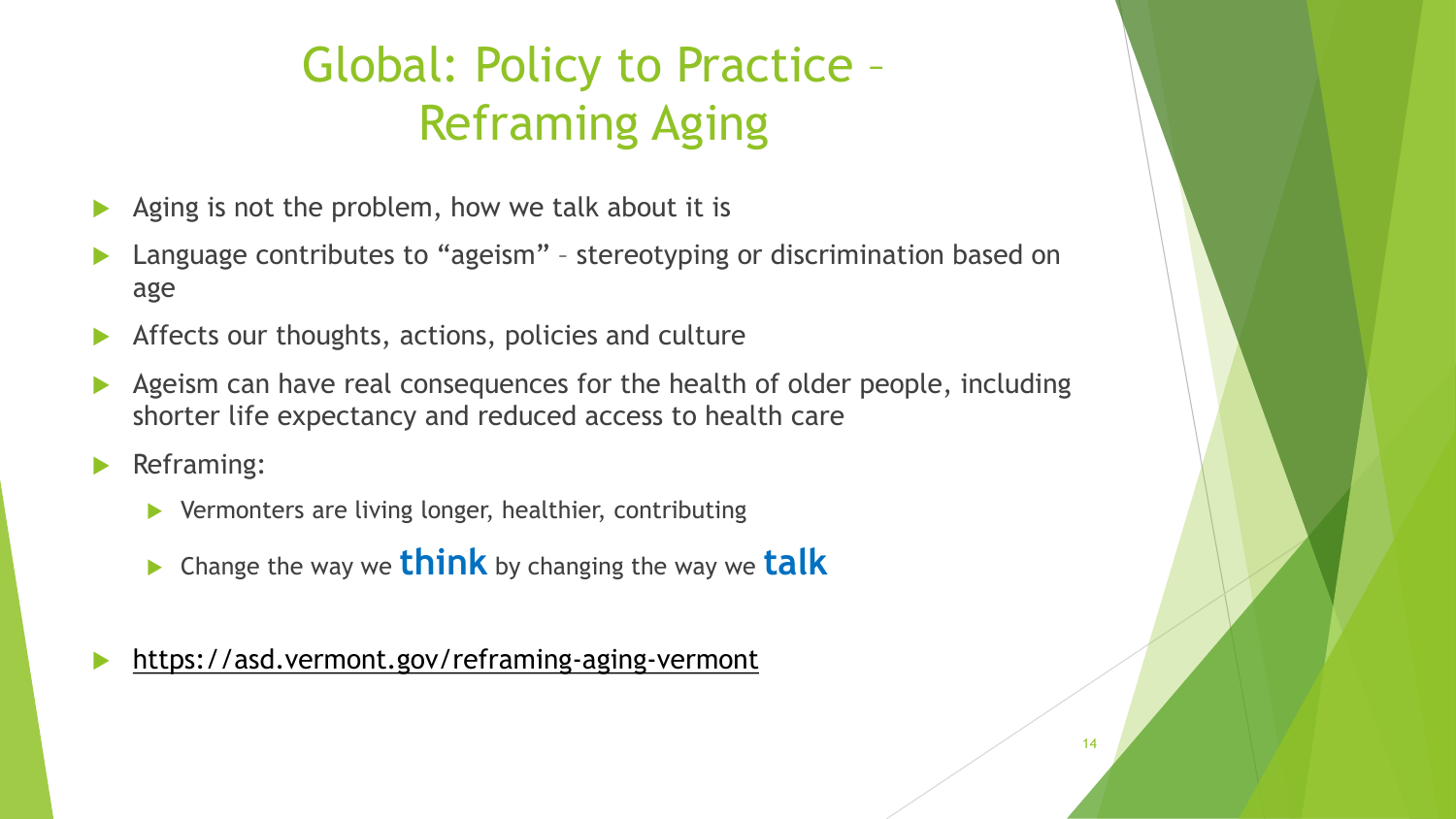#### **Making a Difference- The Economics of Employment**

More Mature Workers in the Vermont Workforce

- ▶ Governor's Award for Business Excellence in Supporting Mature Workers- 3 years running
- VT Legislative Joint Fiscal Office: Between **2005-2015** the share of jobs held by people **age 55 to 64 rose from 14% to almost 20%** and for people **age 65 or older it almost doubled from 3.5% to almost 7%**
- Older people in Vermont are more active in the labor force than older people in other states. The US Census estimates that in **2017 32% of Vermonters age 65-74, and 8.1% age 75+, participated in the labor force**. This compares to national estimates of 25.6% for age 65-74 and 7.4% for age 75+. <https://factfinder.census.gov/faces/tableservices/jsf/pages/productview.xhtml?src=bkmk>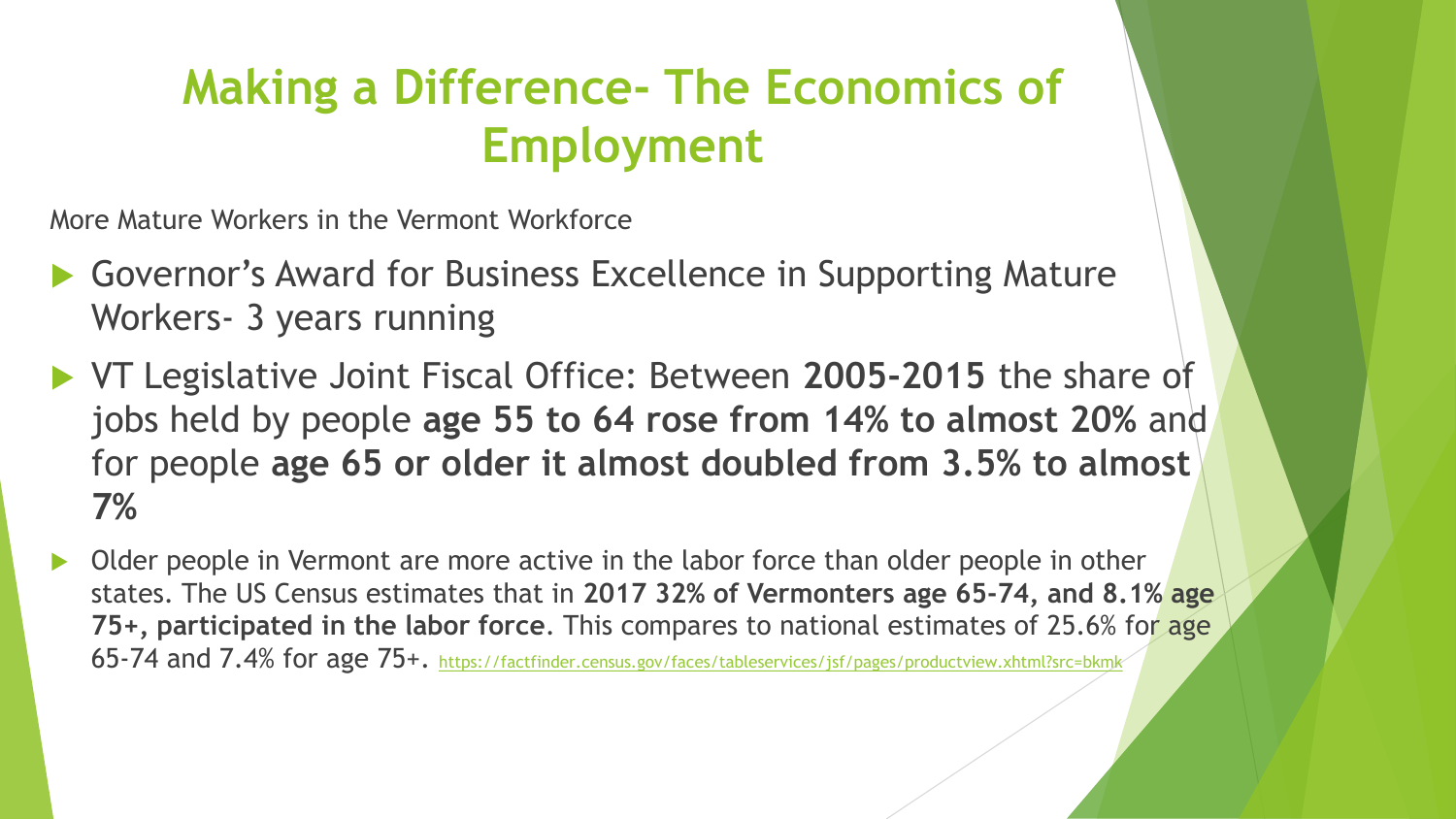#### **Making a Difference- Volunteerism**

- ▶ 5,000 older Vermonters volunteered to help their neighbors with rides, meal deliveries, teaching classes, offering companionship
- $\blacktriangleright$  Vermont ranks  $8^{\text{th}}$  in the country in terms of our rate of volunteerism with 34.2% of adults 65+ engaged in volunteering as compared to a mean of 26% for the rest of the country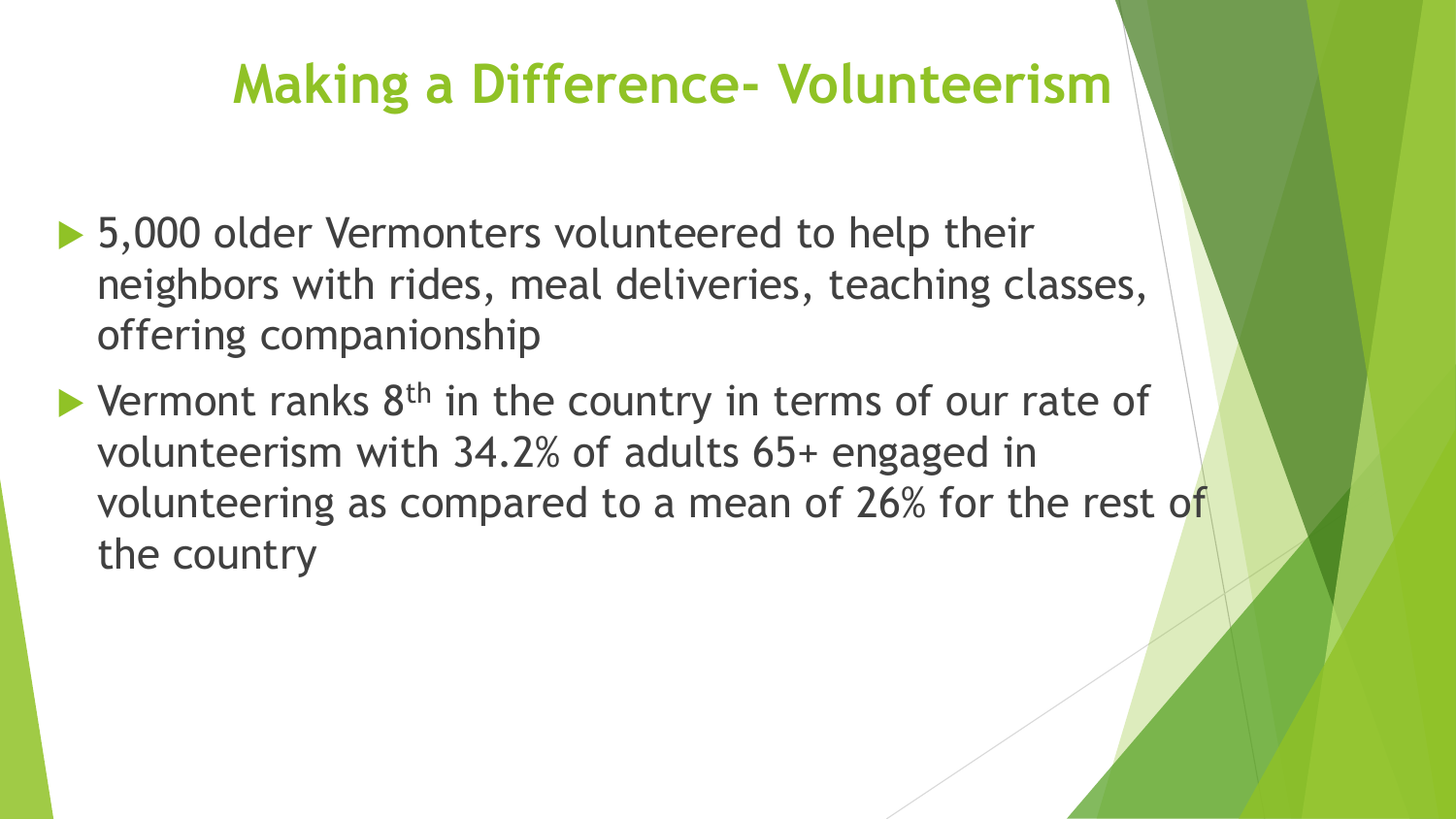#### **Making a Difference: Family Caregivers in Vermont**

General Caregiving

- 64,300 Family Caregivers (unpaid)
- Contribute 69 million hours of caregiving
- Value of caregiving: \$683 million

*<https://www.caregiver.org/caregiving-across-states-50-state-profiles-2014>*

#### Caregiving Specific to ADRD

approximately 24,000 ADRD caregivers in Vermont

▶ 34 million hours of unpaid care worth \$430 million (2016)

*Statewide Survey of ADRD Caregivers in Vermont:* 

[http://asd.Vermont.gov/governors-commission-adrd](http://asd.vermont.gov/governors-commission-adrd)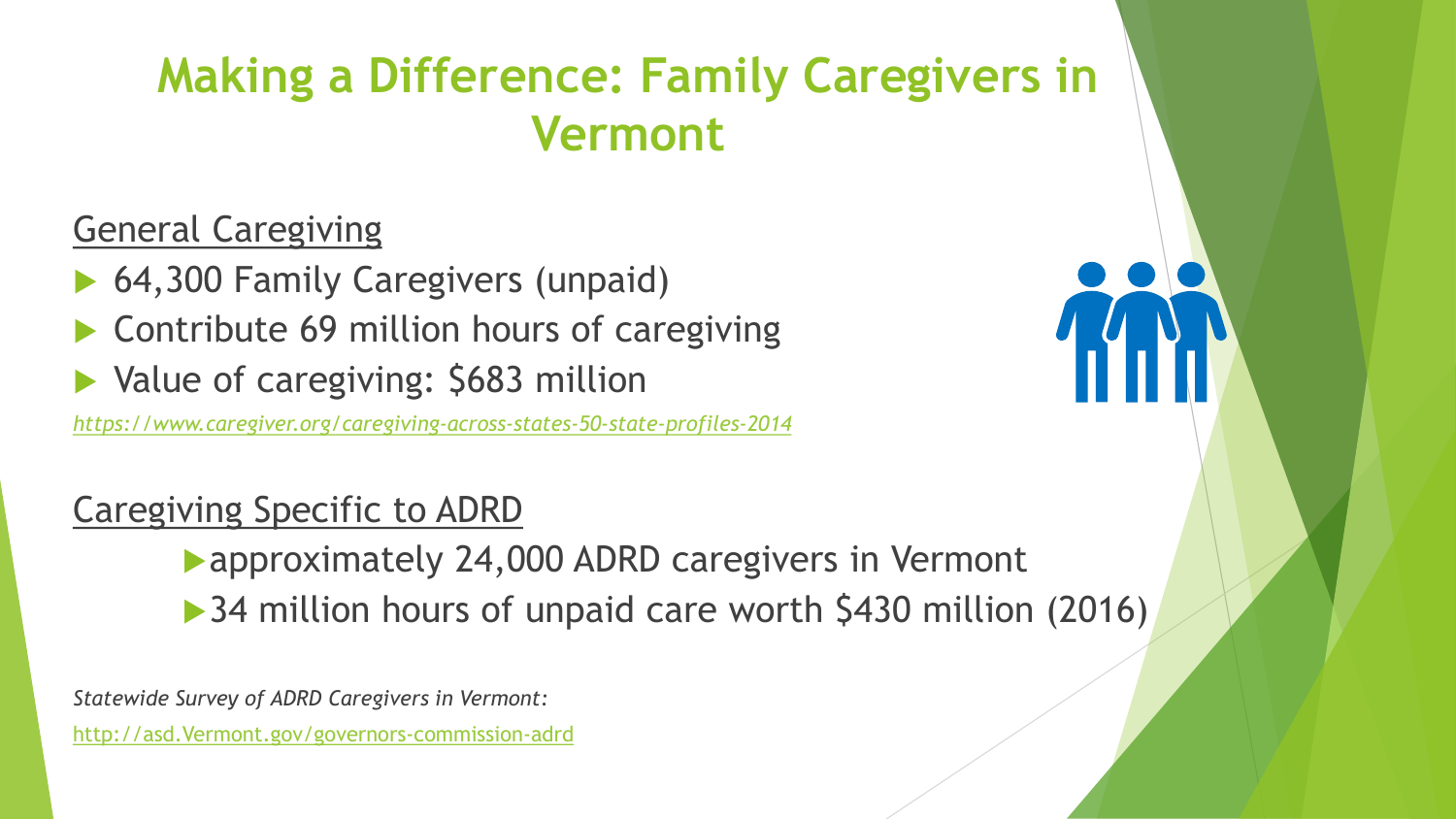#### Aging Demographics and the Ripple **Effect**

- **Aging Caregivers**
- $\blacktriangleright$  Kinship Care
- Shortage of People in the Health Care Workforce
	- o LNA
	- o LPN
	- o Registered Nurses
	- o Geriatricians
	- o Psychiatrists
	- o Etc.